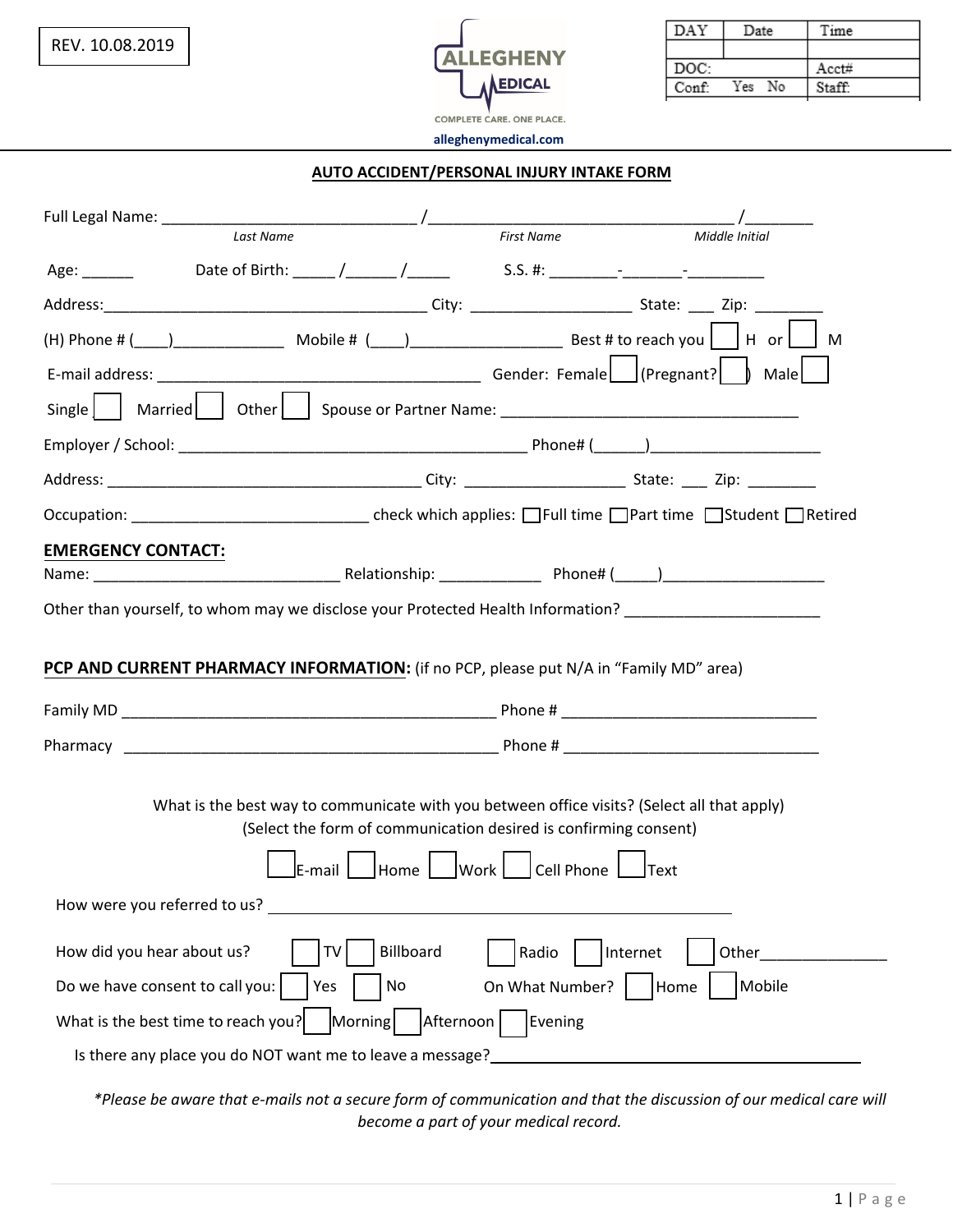PATIENT NAME:



DAY Date Time DOC:  $Acct#$ Conf: Yes No Staff:

**alleghenymedical.com**

#### **HEALTH INSURANCE INFORMATION:**

#### **PLEASE PROVIDE YOUR INSURANCE CARD(S) TO FRONT DESK FOR SCANNING/COPYING**

| Do you have medical insurance?<br>$\overline{\phantom{a}}$ Nd<br>Yes<br>Do you have Medicare?<br>Yes<br>l Nol<br>Insurance Company Name<br>Insurance Company Phone | Do have any other insurance? Yes<br><b>INOI</b><br>If Yes, complete below;<br><b>Insurance Company Name</b><br><b>Insurance Company Phone</b>                                                                                            |  |
|--------------------------------------------------------------------------------------------------------------------------------------------------------------------|------------------------------------------------------------------------------------------------------------------------------------------------------------------------------------------------------------------------------------------|--|
| Type of Insurance: HMO PPO POS OTHER                                                                                                                               | Type of Insurance: HMO□PPO□POS□OTHER                                                                                                                                                                                                     |  |
| Policy#_____________<br>Group#                                                                                                                                     | Policy# Provide the control of the control of the control of the control of the control of the control of the control of the control of the control of the control of the control of the control of the control of the control<br>Group# |  |
| Policy Holders Name                                                                                                                                                | Policy Holders Name                                                                                                                                                                                                                      |  |
| Their DOB: Their DOB:<br>Relationship                                                                                                                              | Their DOB: Their DOB:<br>Relationship                                                                                                                                                                                                    |  |

What are the concerns for which you are seeking care today? (Primary concern first)

|   | Date of onset: |
|---|----------------|
| 2 | Date of onset: |
| 3 | Date of onset: |
| 4 | Date of onset: |

#### **MEDICATIONS AND SUPPLEMENTS:**

What medications (prescribed or over the counter) are you currently taking? Including Vitamins?

|                                                         | Are you currently taking any of the following (please check all that apply): asprin   ibuprofen detail other |  |
|---------------------------------------------------------|--------------------------------------------------------------------------------------------------------------|--|
| Do you have any food or drug allergies; if so list them |                                                                                                              |  |

*The patient or legal guardian must sign authorizations, such as in the case of a minor or when the patient is physically or mentally incompetent to sign. If patient is able to sign by marking an X, legal guardian must witness signature.*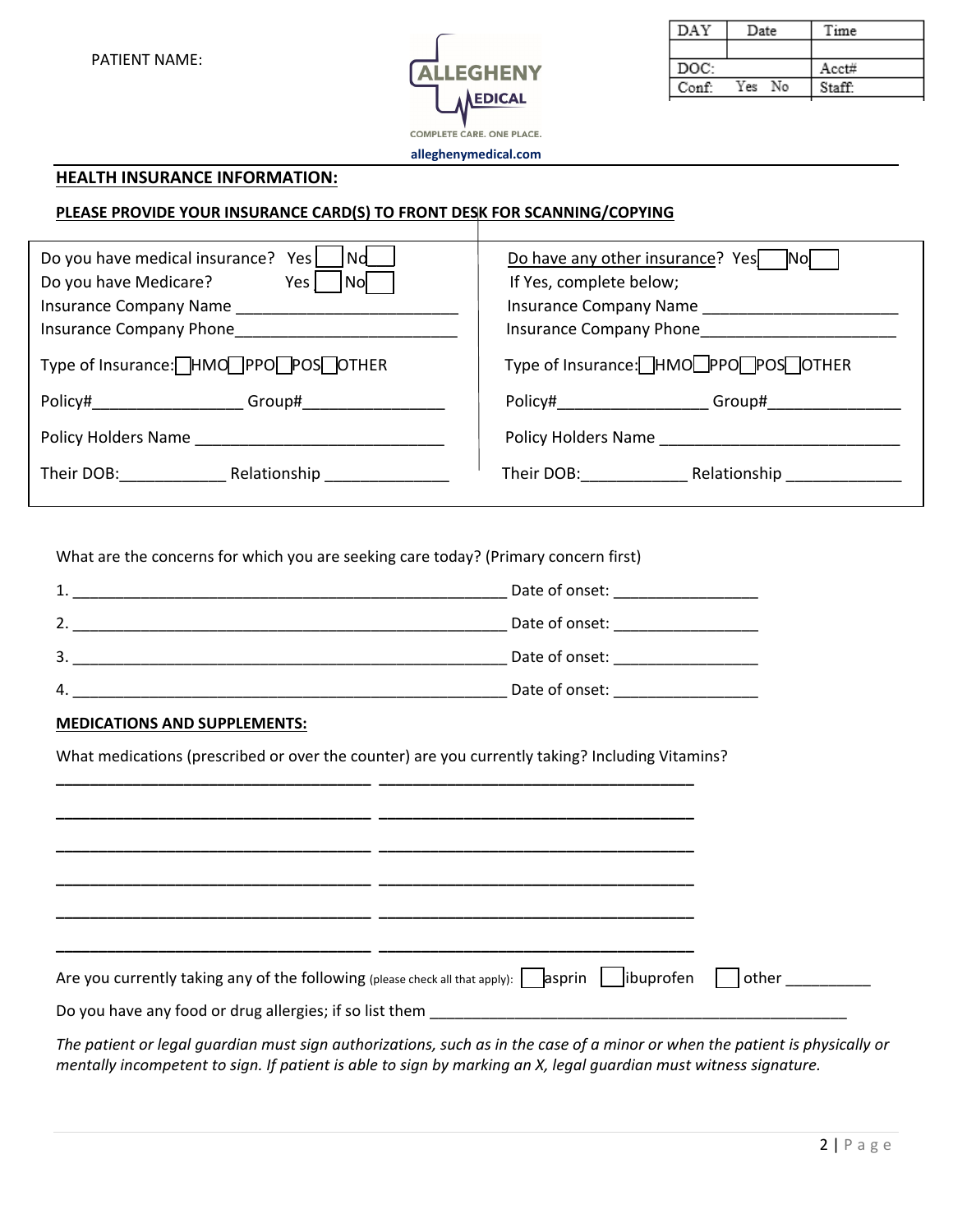

# **AUTO ACCIDENT/PERSONAL INJURY:**

Attention: If you were injured via an auto accident/personal injury, we ask that you provide Health Insurance information. We obtain this information as back up only, if for some reason, auto/personal injury info should deny your claim.

| auto accident<br>Was your injury (or injuries) related to:                                                     | personal injury                    |
|----------------------------------------------------------------------------------------------------------------|------------------------------------|
|                                                                                                                |                                    |
|                                                                                                                |                                    |
|                                                                                                                |                                    |
|                                                                                                                |                                    |
| Are you off work?     Yes     No                                                                               |                                    |
|                                                                                                                |                                    |
|                                                                                                                | When? $/$ /                        |
| Who did you report this accident to? University of the control of the control of the control of the control of |                                    |
| Were you taken to the hospital: $\Box$ Yes $\Box$ No                                                           |                                    |
|                                                                                                                |                                    |
|                                                                                                                |                                    |
|                                                                                                                |                                    |
| Are you on any medications because of this accident? $\Box$ Yes $\Box$ No                                      |                                    |
|                                                                                                                |                                    |
| How would you describe the pain you felt immediately following your injury?                                    |                                    |
| <b>Grabbing feeling</b><br>sharp pain in one spot                                                              | sharp pain with radiating symptoms |
| Popping feeling<br>dull ache                                                                                   |                                    |
|                                                                                                                |                                    |
|                                                                                                                |                                    |
| Have you been treated by anyone for the injury or symptoms? $\Box$ Yes                                         | No                                 |
|                                                                                                                |                                    |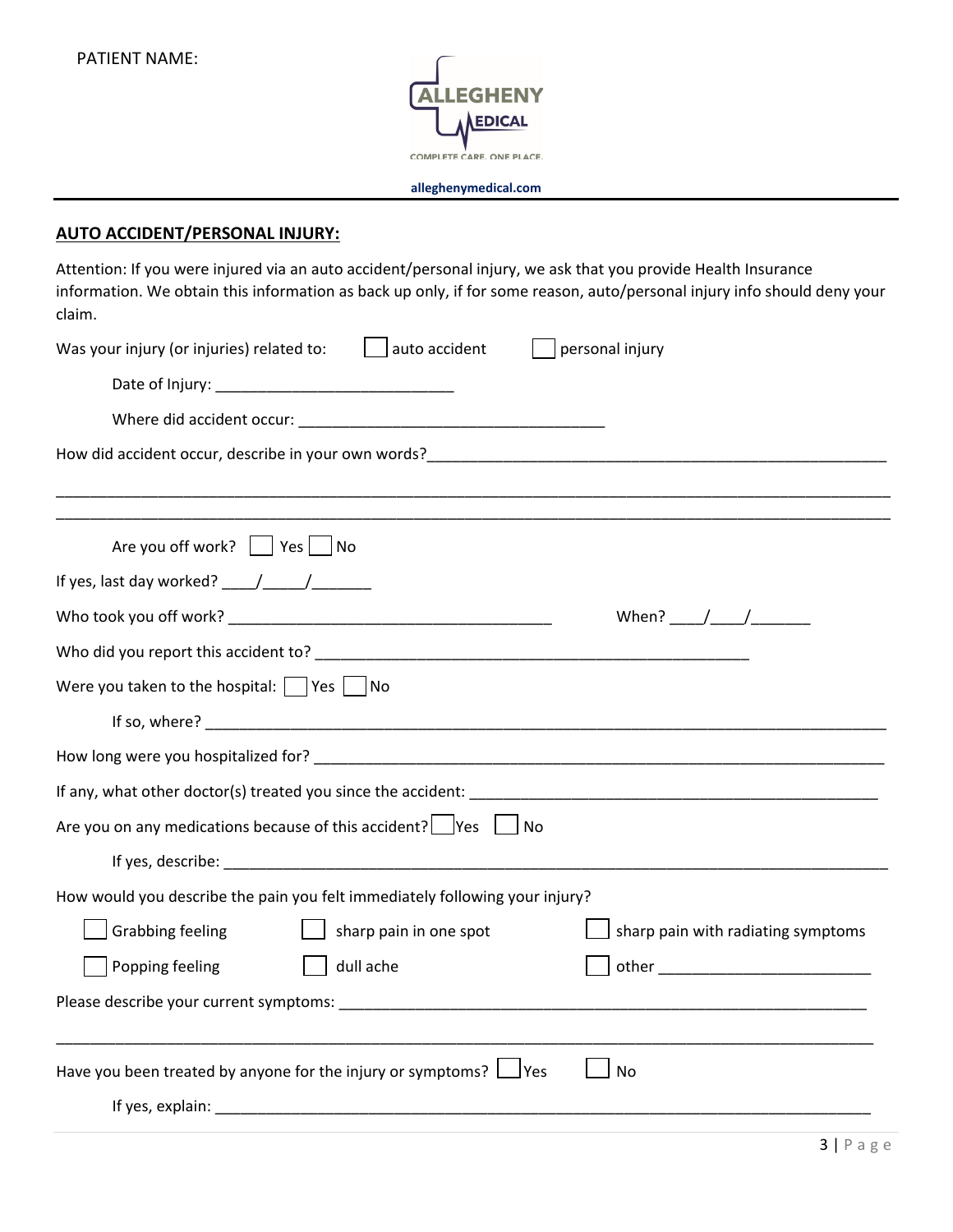

|  |  | IF AUTO ACCIDENTS PLEASE ANSWER THE FOLLOWING: |  |
|--|--|------------------------------------------------|--|
|  |  |                                                |  |

| At the time of accident, were you:<br>driver<br>front passenger<br>back passenger                                                                                                                                              |  |  |  |
|--------------------------------------------------------------------------------------------------------------------------------------------------------------------------------------------------------------------------------|--|--|--|
| At the time of accident, were you:<br>stopped<br>slowing<br>accelerating                                                                                                                                                       |  |  |  |
| moving sideways<br>$\boxed{\phantom{1}}$ moving in reverse                                                                                                                                                                     |  |  |  |
| During first impact did another vehicle hit your vehicle<br>Yes<br>No                                                                                                                                                          |  |  |  |
| subcompact<br>It is best described as:<br>compact<br>full size<br>small truck                                                                                                                                                  |  |  |  |
| full size truck<br>motorcycle<br>other_<br>bus                                                                                                                                                                                 |  |  |  |
| Did your vehicle hit something first?<br>No<br>Yes                                                                                                                                                                             |  |  |  |
| If your vehicle hit something, what was it?<br>another vehicle<br>guard rail<br>tree                                                                                                                                           |  |  |  |
| embankment<br>other and the contract of the contract of the contract of the contract of the contract of the contract of the                                                                                                    |  |  |  |
| Your vehicles first impact area was:                                                                                                                                                                                           |  |  |  |
| Head on<br>Front passenger side corner<br>Rear right side corner                                                                                                                                                               |  |  |  |
| other_<br>Front passenger side<br>Rear right side bumper                                                                                                                                                                       |  |  |  |
| Front bumper<br>Rear left side corner                                                                                                                                                                                          |  |  |  |
| Front driver side corner<br>Rear left side bumper                                                                                                                                                                              |  |  |  |
|                                                                                                                                                                                                                                |  |  |  |
| The vehicle I was in had a second impact?<br>Yes<br>No                                                                                                                                                                         |  |  |  |
| If yes, describe: The contract of the contract of the contract of the contract of the contract of the contract of the contract of the contract of the contract of the contract of the contract of the contract of the contract |  |  |  |
| moderate speed<br>At the time of accident, your vehicle was moving at<br>stopped<br>other                                                                                                                                      |  |  |  |
| At the time of accident, other vehicle was moving at<br>moderate speed<br>stopped<br>other                                                                                                                                     |  |  |  |
| Were you wearing a seat belt?<br>No<br>Yes                                                                                                                                                                                     |  |  |  |
| Yes<br><b>No</b><br>Was it also a shoulder belt?                                                                                                                                                                               |  |  |  |
| Did the airbag deploy?<br>Yes<br>No                                                                                                                                                                                            |  |  |  |
| Did you hit your head w/ the steering wheel?<br>Yes<br>No                                                                                                                                                                      |  |  |  |
| Were you expecting the impact?<br>Yes<br>No                                                                                                                                                                                    |  |  |  |
| Did you brace yourself?<br>Yes<br>No                                                                                                                                                                                           |  |  |  |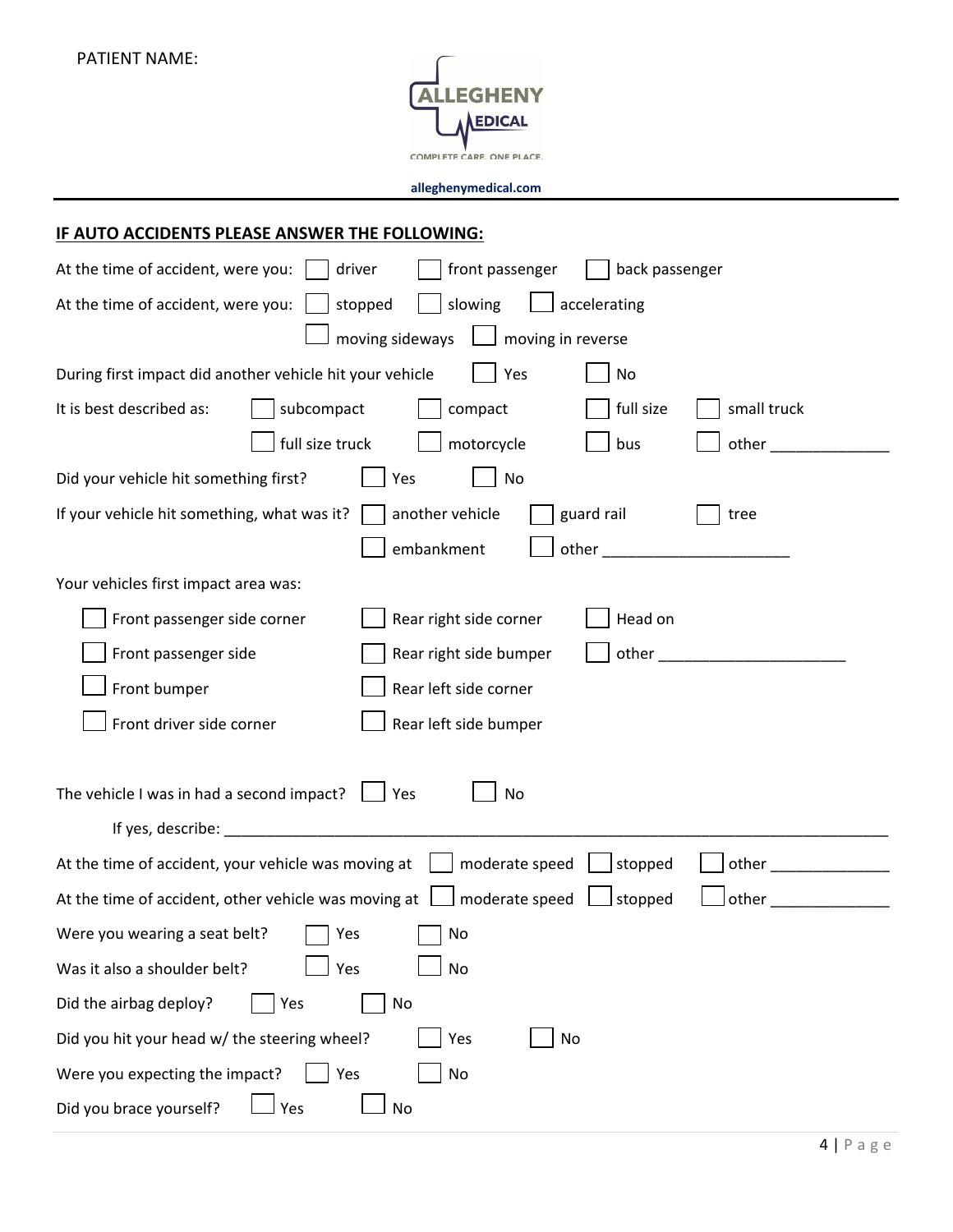| <b>PATIENT NAME:</b>                                                                                           |
|----------------------------------------------------------------------------------------------------------------|
|                                                                                                                |
| <b>EDICA</b>                                                                                                   |
| <b>COMPLETE CARE, ONE PLACE</b>                                                                                |
| alleghenymedical.com                                                                                           |
| Were you caught completely by surprise?<br>No<br>Yes                                                           |
| Were you looking right?<br>No<br>Yes                                                                           |
| Were you looking left?<br>Yes<br>No                                                                            |
| Were you looking straight ahead?<br>No<br>Yes                                                                  |
| Were you looking back?<br>Yes<br>No                                                                            |
| Did you hit the inside of the vehicle w/ another body part?<br>No<br>Yes                                       |
| Describe:                                                                                                      |
| If injury occurred differently than anything mentioned above, please describe: _____________________           |
|                                                                                                                |
| IF PERSONAL INJURY PLEASE ANSWER THE FOLLOWING:                                                                |
| lifted an object<br>coughed<br>My injury occurred when I<br>was carrying object<br>sneezed                     |
| twisted at waist<br>slipped & fell<br>was looking over shoulder                                                |
| straightened up from bending                                                                                   |
| surface was icy<br>surface was wet<br>surface has liquid on it<br>If you fell, choose all that apply           |
| Rug/carpet was uneven tripped<br>over object on floor                                                          |
|                                                                                                                |
| If injury occurred differently than anything mentioned above, please describe: _______________________________ |
|                                                                                                                |
| <b>AUTO/PERSONAL INSURANCE INFORMATION:</b>                                                                    |
|                                                                                                                |
|                                                                                                                |
|                                                                                                                |
|                                                                                                                |
| CAR INSURANCE MED PAY EXPENSE (PLEASE CHECK)                                                                   |
| $\Box$ \$10,000 $\Box$ More \$ _____________<br>\$5,000                                                        |
| How much has been used \$ ______________________________ How much is left __________________________           |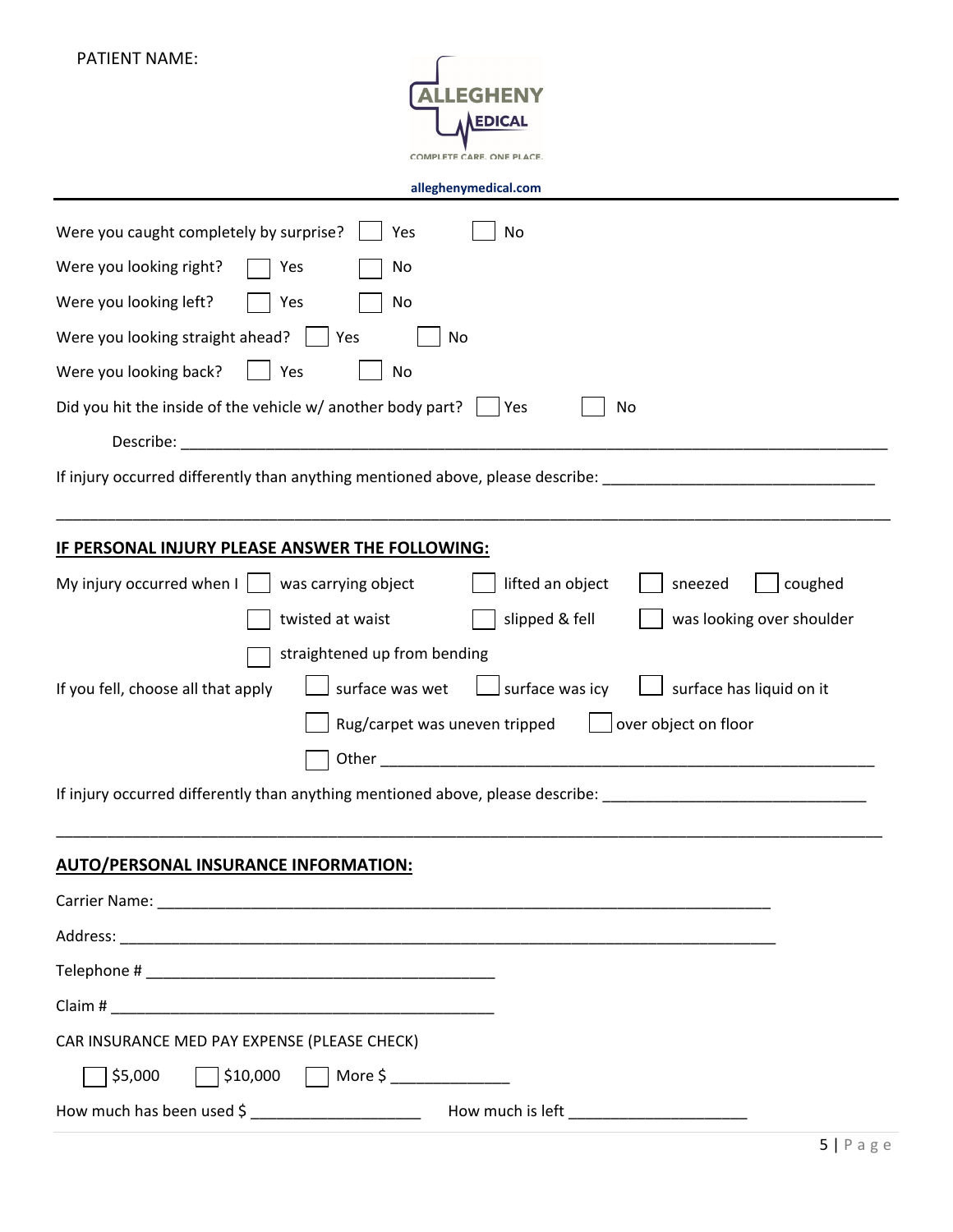| <b>PATIENT NAME:</b><br><b>LEGHENY</b><br><b>EDICAL</b><br>COMPLETE CARE. ONE PLACE<br>alleghenymedical.com                                                                                                                                                        |
|--------------------------------------------------------------------------------------------------------------------------------------------------------------------------------------------------------------------------------------------------------------------|
| <b>ATTORNEY INFORMATION:</b>                                                                                                                                                                                                                                       |
| Have you obtained an attorney?<br>Yes<br>No.                                                                                                                                                                                                                       |
|                                                                                                                                                                                                                                                                    |
|                                                                                                                                                                                                                                                                    |
|                                                                                                                                                                                                                                                                    |
| During future visits at Allegheny Medical Integrated Medicine, you have available, a team of providers to assist you with<br>your health care. Please mark those providers that you would be interested in seeing to help you reach all your health<br>care needs. |
| <b>Primary Care</b><br><b>Family Care</b><br><b>Internal Medicine</b><br><b>Nutrition</b>                                                                                                                                                                          |
| Physical Therapy<br>Chiropractic<br>Orthopedic-Assoc/Provider                                                                                                                                                                                                      |
|                                                                                                                                                                                                                                                                    |
|                                                                                                                                                                                                                                                                    |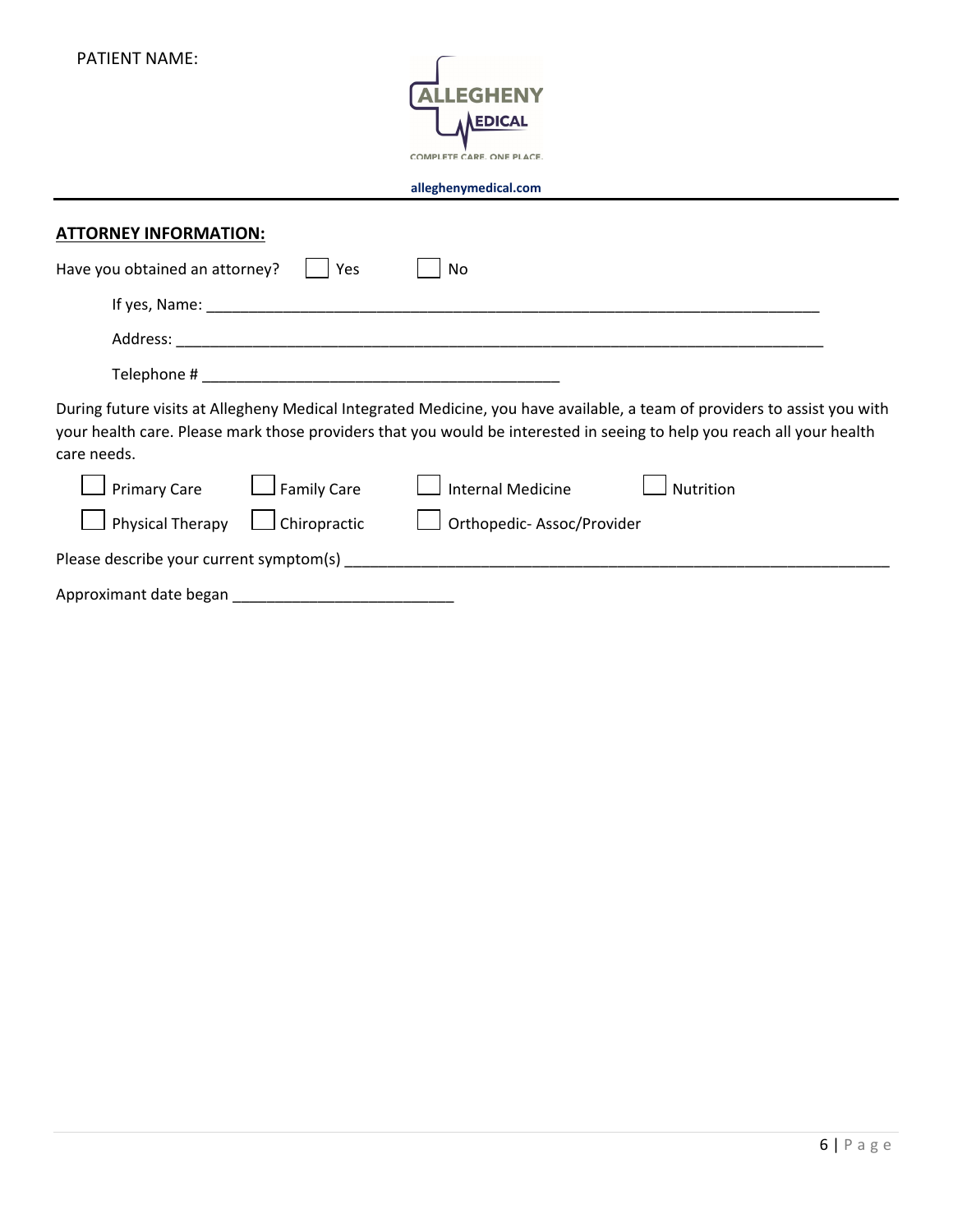

## **PAST HISTORY INFORMATION:**

Please check any of the following, if any apply to you, currently or in the past:

| Physciatric Problem                              |                   | Poor Appetite                |                                     |
|--------------------------------------------------|-------------------|------------------------------|-------------------------------------|
| <b>MEDICAL HISTORY:</b><br><b>GENERAL</b>        |                   |                              |                                     |
| Headaches                                        |                   | <b>Dizziness</b>             | <b>Sinus Problems</b>               |
| Neck pain/ stiffness                             |                   | Fainting                     | <b>Vision Problems</b>              |
| Shoulder pain/ stiffness                         | R                 | Fever                        | <b>GASTROINTESTINAL</b>             |
| Arm/hand pain/ stiffness                         | R                 | Forgetfulness                | Constipation                        |
| Hip pain/ stiffness<br>Leg/ foot pain/ stiffness | $\mathsf{R}$<br>R | Headaches<br>Loss of Sleep   | Diarrhea<br><b>Excessive Hunger</b> |
| Upper back pain/ stiffness                       |                   | Nervousness                  | <b>Excessive Thirst</b>             |
| Lower back pain/ stiffness                       |                   | Numbness                     | Gas                                 |
| <b>High Blood Pressure</b>                       |                   | Sweats                       | Hemorrhoids                         |
| <b>Diabetes</b>                                  |                   | EYES, EARS, NOSE             | Other info not listed               |
| TMJ (Jaw Problems)                               |                   | Ear Discharge                |                                     |
| Stomach/Intestinal Problems                      |                   | Earache                      |                                     |
| Lung Problems                                    |                   | Loss of Hearing              |                                     |
| <b>Communicable Diseases</b>                     |                   | <b>Ringing in Ears</b>       | Tobacco<br>Yes<br>No                |
| Bloating                                         |                   | <b>Bleeding Gums</b>         | How often?                          |
| <b>Menstrual Problems</b>                        |                   | <b>Difficulty Swallowing</b> | Alcohol<br>Yes<br>No                |
| Pregnancy                                        |                   | <b>Blurred Vision</b>        | How often?                          |
| <b>Prostate Problems</b>                         |                   | Double Vision                | Caffeinated Beverages?<br>Yes<br>No |
| Chronic Pain Syndrome                            |                   | <b>Crossed Eyes</b>          | How often?                          |
| <b>Memory Loss</b>                               |                   | Persistent Cough             | Recreational Drugs?<br>  Yes<br>No  |
| <b>Bowel/Bladder Problems</b>                    |                   | Hoarseness                   | If yes, please discuss with doctor. |
| Chills                                           |                   | Hay Fever                    |                                     |
| Depression                                       |                   | Nose Bleed                   |                                     |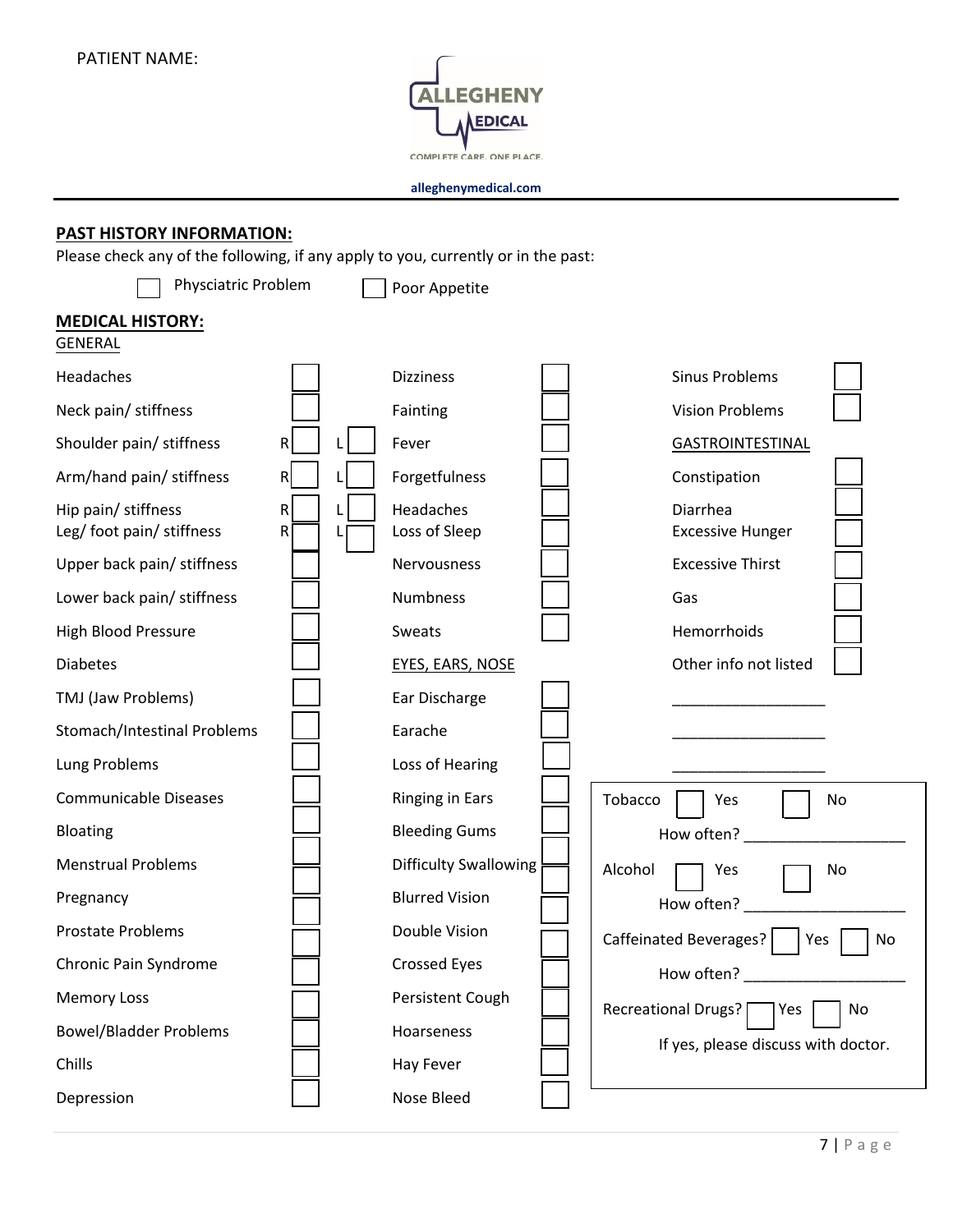

*The patient or legal guardian must sign authorizations, such as in the case of a minor or when the patient is physically or mentally incompetent to sign. If patient is able to sign by marking an X, legal guardian must witness signature.*

#### **CONSENT FOR TREATMENT:**

The signature below authorizes consent to have your picture taken for the sole purpose of identification. This material will not be sold or distributed for any reason.

The information I have provided is complete and true to the best of my knowledge. I authorize the doctors and staff of Allegheny Medical, P.C. to administer such procedures and treatment as deemed necessary, or as required by my employer. There is no written, verbal, or implied guaranteed cure on our part. Due to our commitment to quality healthcare, we strive to improve services to our patients and we ask your consent prior to rendering treatment or services.

| Signature of Patient  |       | Date: |  |
|-----------------------|-------|-------|--|
|                       |       |       |  |
| Signature of Guardian | Date: |       |  |

#### **ASSIGNMENT OF BENEFITS:**

I consider a methorize Allegheny Medical, P.C. to be paid directly for services rendered. I accept responsibility for any service(s) that may not be covered by my health insurance, automobile insurance, or workers compensation carrier. I further authorize Allegheny Medical, P.C. to furnish information concerning my present illness or injury which may contact alcohol, drug, HIV or psychiatric related history to the insurer and health care providers involved in my care. I further direct the insurer to pay without equivocation directly to Allegheny Medical, P.C. any and all benefits due as a result of treatment and service(s) provided. I am aware that I am personally responsible for charges and/or balances not covered by my insurance carrier. I hereby state and agree that a photocopy of this document will be deemed as valid and bindings on all parties involved as the original copy.

| <b>Signature of Patient</b> | Date: |
|-----------------------------|-------|
|                             |       |
| Signature of Guardian       | Date: |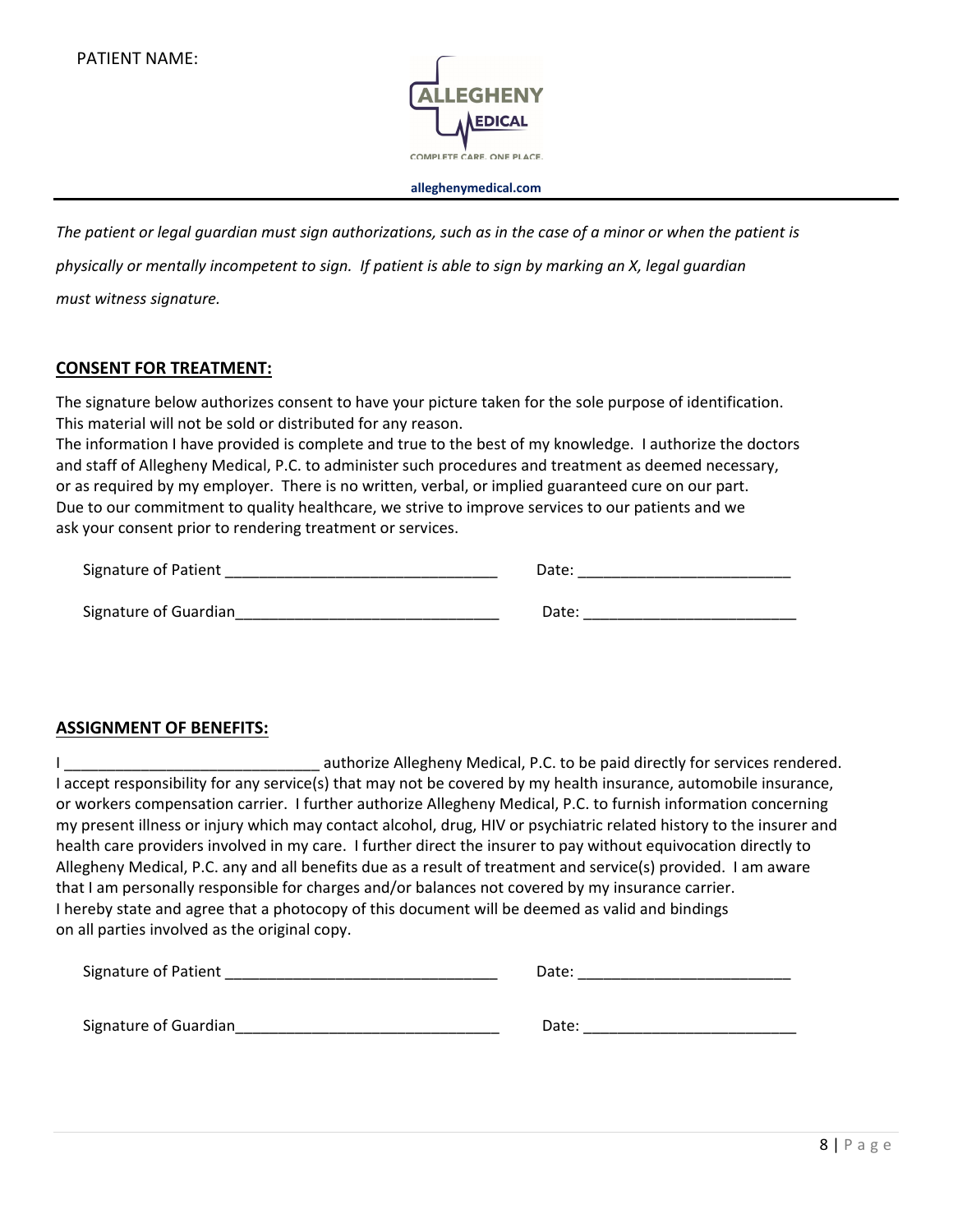

#### **MEDICARE ASSIGNMENT OF BENEFITS:**

In accordance with the Medicare Act, Section 1842 (I) this letter is to advise you that Medicare will only pay for services that it determines to be reasonable and necessary under Section 1862 (a) (II) (A) of the Medicare act. If Medicare determines that a particular service(s), although normally covered is not reasonable and necessary because the service(s) is maintenance in nature as defined by Medicare policy, Medicare will deny payment for those service(s). In your case, Medicare is likely to deny payment for the service(s) for lack of medical necessity. By my signature, I acknowledge notification by Allegheny Medical, P.C. that in my case, Medicare is likely to deny payment for those service(s).

#### **If Medicare denies payment, I agree to be personally and fully responsible for payment.**

| Signature of Patient  | Date: |
|-----------------------|-------|
| Signature of Guardian | Date: |

### **ACKNOWLEDGEMENT OF RECEIPT OF NOTICE OF PRIVACY:**

#### **PRACTICES FOR PROTECTED HEALTH INFORMATION**

I acknowledge that I have received and read "Notice of Privacy Practices" from Allegheny Medical, P.C.

\_\_\_\_\_\_\_\_\_\_\_ \_\_\_\_\_\_\_\_\_\_\_\_\_\_\_\_\_\_\_\_\_\_\_\_\_ \_\_\_\_\_\_\_\_\_\_\_\_\_\_\_\_\_\_\_\_\_\_\_\_\_\_\_\_\_\_\_\_\_\_\_\_\_\_\_\_\_\_\_\_\_ DATE PRINT NAME OF PATIENT SIGNATURE OF PATIENT/PERSONAL RESPRESENTATIVE

\_\_\_\_\_\_\_\_\_\_\_\_ \_\_\_\_\_\_\_\_\_\_\_\_\_\_\_\_\_\_\_\_\_\_\_\_ \_\_\_\_\_\_\_\_\_\_\_\_\_\_\_\_\_\_\_\_\_\_\_\_\_\_\_\_\_\_\_\_\_\_\_\_\_\_\_\_\_\_\_\_\_

I decline to read or accept a copy of the "Notice of Privacy Practices" from Allegheny Medical, P.C.

DATE PRINT NAME OF PATIENT SIGNATURE OF PATIENT/PERSONAL RESPRESENTATIVE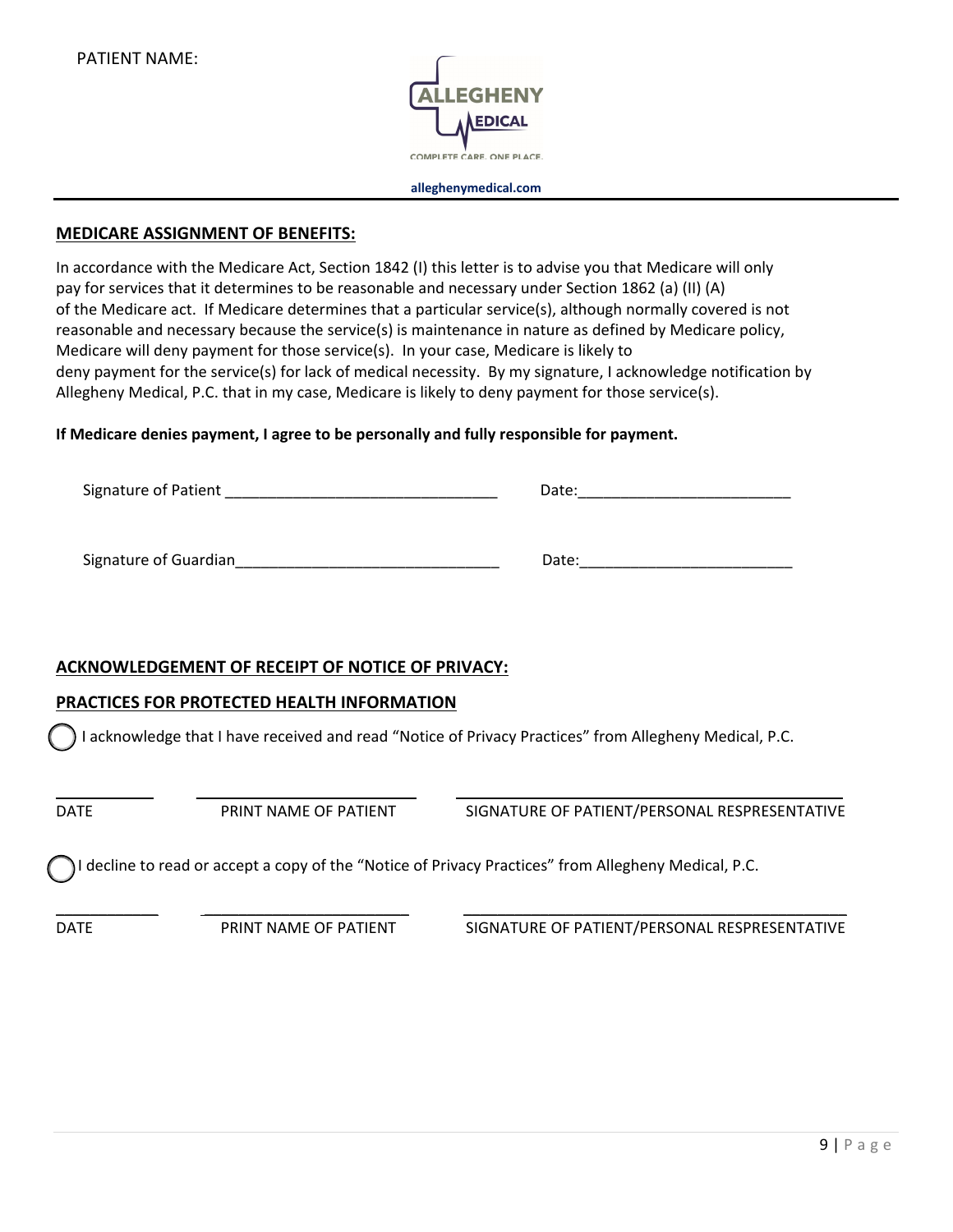

# **Missed Appointment and Cancellation Policy**

**Our goal is to provide quality individualized care in a timely manner to each of our patients. No-shows, late arrivals, and cancellations inconvenience those individuals who need access to our care. We would like to review with you our policy regarding missed appointments.**

#### **CANCELLATION OF AN APPOINTMENT/ MISSED APPOINTMENT (No shows)**

**Appointments are in high demand. If you need to reschedule an appointment for any reason we require 48 hour notice. This policy enables us to better utilize available appointments for patients in need of medical care. A cancellation is considered late when the appointment is cancelled without 48 hour advanced notice.** 

#### **MISSED APPOINTMENTS (NO SHOWS)**

**We will charge a \$50 missed appointment fee if we do not receive a 48 hour notice of cancellation.** 

**If a second appointment is missed we will charge the cost of services that would have been incurred at the time of the appointment.** 

**If a third appointment is missed within a year, and no appointment is rescheduled, the patient will be dismissed from the practice.**

#### **LATE ARRIVALS**

**Patients arriving 15 minutes or later for an appointment will be asked to reschedule the appointment for another day. If possible, an attempt will be made to reschedule the same day in the next open appointment slot. This appointment may be brief in nature due to the need to work you in between other scheduled patients.**

**I have read and understand the Missed Appointment, No Show, Late Arrival, and Cancellation Policy of Allegheny Medical and I agree to its terms.** 

|                                     | Date: |
|-------------------------------------|-------|
| <b>Patient Signature</b>            |       |
|                                     |       |
|                                     |       |
|                                     | Date: |
| <b>AM Staff Signature (witness)</b> |       |